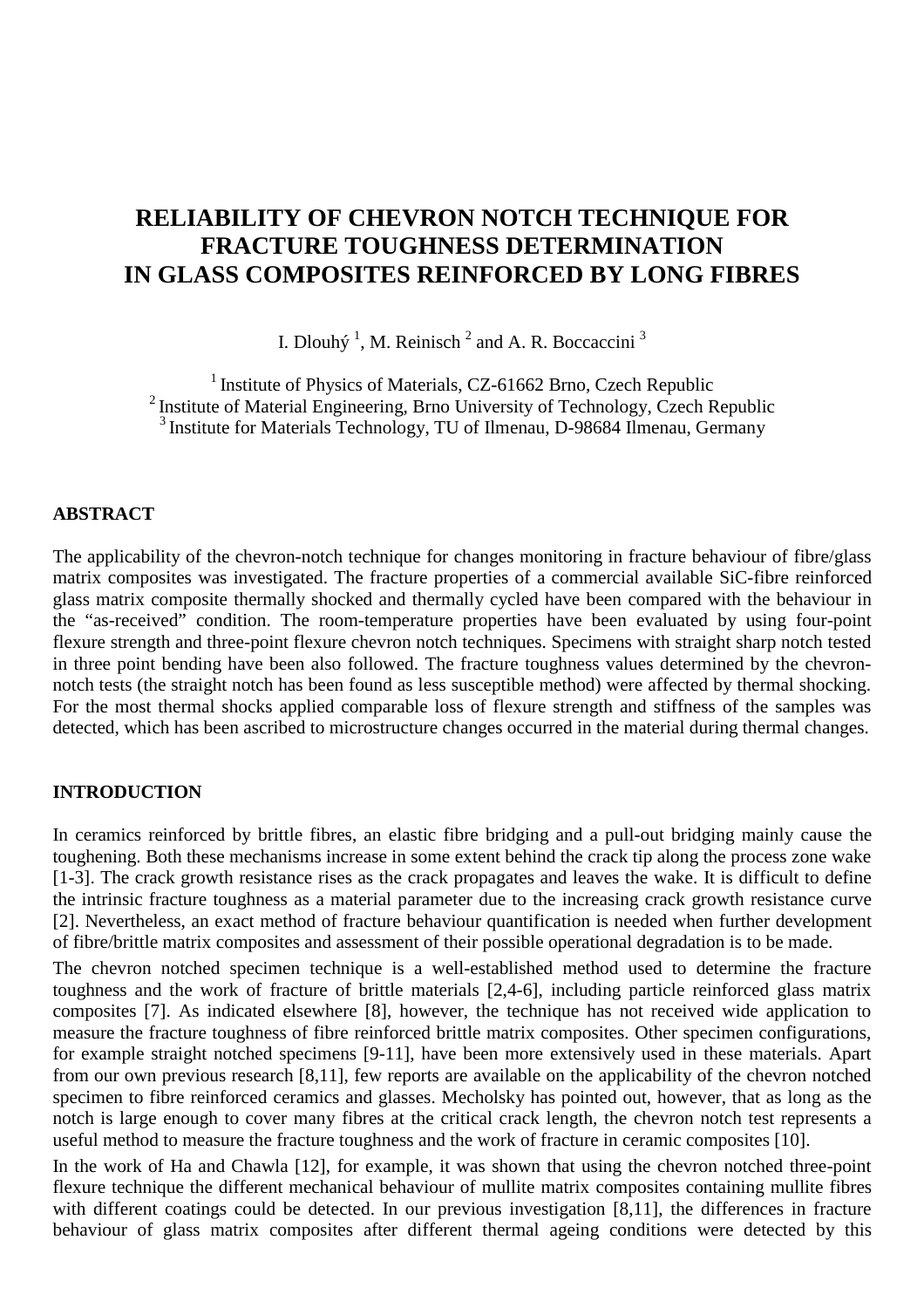technique and reliable fracture toughness data were obtained. On the basis of such previous experiences on chevron notch test, it was thought to be an instructive exercise to extend the investigation to samples thermally loaded under different conditions, i.e. thermal shock and thermal cycling, as done in the present study.

The purpose of the contribution can be seen in the analyses of the suitability of the chevron notch technique for the assessment of the fracture behaviour of fibre/glass matrix composites and the degradation that may occur following thermal exposition or thermal cycling.

# **MATERIAL AND EXPERIMENTAL METHODS**

## *Materials*

The material investigated was a commercially available unidirectional SiC Nicalon (NL202) fibre reinforced borosilicate (DURAN) glass matrix composite fabricated by Schott Glaswerke (Mainz, Germany). Information on the composite constituents is given in **Table 1**. The composite was prepared by the sol-gelslurry method [13]. The samples were received in the form of rectangular test bars of nominal dimensions  $4.5x3.8x100$  m<sup>3</sup>. The density of the composites was 2.4 g/cm<sup>3</sup> and their fibre volume fraction 0.4. Fairly regular fibre distribution and the absence of porosity were found by microstructural investigations.

| The EXTREME OF THE FUND OF THE LORD (DURING THE COMPOSITE CONDITIONATION   IV |                       |                          |                    |                            |                           |  |  |
|-------------------------------------------------------------------------------|-----------------------|--------------------------|--------------------|----------------------------|---------------------------|--|--|
|                                                                               | Density<br>$[g/cm^3]$ | Young's modulus<br>[GPa] | Poisson's<br>ratio | Thermal exp. coeff.<br>[K] | Tensile strength<br>[MPa] |  |  |
| <b>Matrix DURAN</b>                                                           | 2.23                  | 63                       | 0.22               | $3.25*10^{-6}$             | 60                        |  |  |
| Fibre SiC Nicalon                                                             | 2.55                  | 198                      | 0.20               | $3.0*10^{-6}$              | 2750                      |  |  |
| Fibre/glass composite                                                         | 2.40                  | 118                      | 0.21               | $3.1*10^{-6}$              | 600-700                   |  |  |

TABLE 1 PROPERTIES OF THE PURE GLASS (DURAN) AND COMPOSITE CONSTITUENTS [13]

Thermal ageing involved heating the samples in air at 600 °C and 650 °C for 20 minutes and then dropping them into a stagnant water bath maintained at room temperature. Up to 20 quenches were conducted in each sample. Thermal shock under these conditions has been shown to lead to damage in the form of matrix microcracking in these materials [14]. For the thermal cycling test in air, the samples were alternated quickly between high temperature (700 ºC) and room temperature for different numbers of cycles. The details of procedures have been given elsewhere [15].

## *Mechanical testing*

The flexural strength and Young's modulus were determined in four-point bending using 32mm outer span and 16 mm inner span. A cross-head speed of 0.1 mm/s was used.



**Figure 1**: Schematics showing the loading geometry and fracture plane for (a) chevron notch and (b) straight notch technique

The chevron notch (CN) specimen technique was employed for fracture toughness determination (**Figure 1**). Chevron notches with angles of 90° were cut using a thin diamond wheel. A three point bending (with span of 16 mm) at a constant cross-head speed of 0.1 mm/min was employed. Graphs of load versus deflection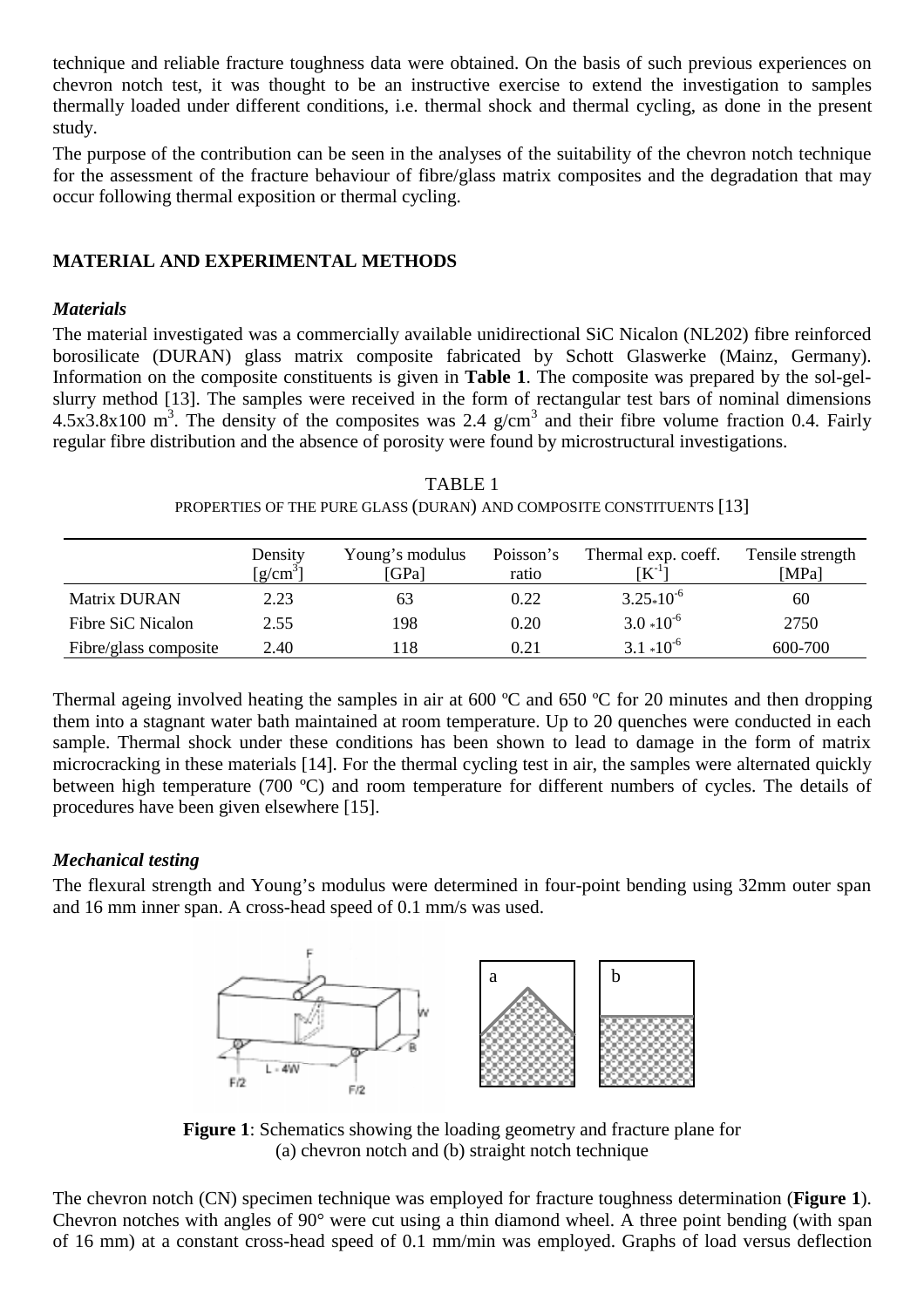were recorded and the maximum force was determined from each trace. The fracture toughness value was calculated from the maximum load  $(F_{max})$  and the corresponding minimum value of geometrical compliance function  $(Y^*_{min})$ . The calculation of the function  $Y^*_{min}$  for chevron notch bend bars was based on the use of Bluhm's slice model. The calculation procedure used for the purposes of this investigation has been described elsewhere [6]. The chevron-notch depth  $a_0$  was measured from SEM micrographs of fractured specimens.

Additionally, straight-notched specimen technique (Figure 1 b), recommended as a standard procedure [17], was also employed. The straight notch having width of about 150  $\mu$ m and depth of about 1.5 mm has been ground by thin diamond wheel. Then the tip was sharpened by hand by polishing with a conventional razor blade and diamond paste of size of 0.1  $\mu$ m. Testing conditions were the same as in case of CN technique.

The acoustic emission technique (AE) was used during the test. Traces of cumulative number of counts (AE) events) were obtained in the same time scale as the load vs. time plots. This technique allows for an accurate detection of the microcrack initiation onset at the chevron notch, which occurs when a sharp increase in the number of AE events is observed. Valid measurements for computing  $K_{IC}$  are those in which this increase of AE events coincides with the end of the linear part of the force versus time trace, as explained below.



**Figure 2:** Load deflection curves obtained from 3-point bend tests of CN specimens with cumulative curve of AE events

#### **RESULTS AND DISCUSSION**

### *Correlation of chevron notched and straight notched specimens*

#### *Fracture behaviour of pure glass*

For pure glass the load deflection traces have been found to be qualitatively comparable. The typical examples of load - deflection records are shown in **Figure 3**. Summary of primary data is supplied in **Table 2**. For specimen with straight notch the load is increasing to a maximum, then the crack is initiated below the notch root running more or less by unstable manner. For CN specimen the crack was initiated at about 1/2 to

|     | <b>STRAIGHT NOTCH</b><br><b>CHEVRON NOTCH</b> |             |                                 |     |                         |             |                                 |
|-----|-----------------------------------------------|-------------|---------------------------------|-----|-------------------------|-------------|---------------------------------|
| Nr. | Fracture load                                 | Notch depth | Fract. toughness                | Nr. | Fracture load           | Notch depth | Fract. Toughness                |
|     | $F_{\text{max}}$ [N]                          | [mm]        | $K_{IC}$ [MPam <sup>1/2</sup> ] |     | $F_{\text{max}}$<br>[N] | [mm]        | $K_{IC}$ [MPam <sup>1/2</sup> ] |
| 2/1 | 16,50                                         | 1,577       | 0,69                            | 3/1 | 13,39                   | 1,390       | 1,23                            |
| 2/2 | 13,06                                         | 1,914       | 0,67                            | 3/2 | 9,34                    | 1,390       | 0,79                            |
| 2/3 | 13,24                                         | 2,077       | 0,69                            | 3/3 | 9,85                    | 1,400       | 0,82                            |
| 2/4 | 19,03                                         | 1,660       | 0,83                            | 3/4 | 9,38                    | 0,978       | 0.59                            |
| 2/5 | 26,86                                         | 1,639       | 1,16                            | 3/5 | 13,47                   | 0,925       | 0,81                            |
| 2/6 | 17,92                                         | 1,667       | 0,79                            | 3/6 | 9.99                    | 0,988       | 0,64                            |
| 2/7 | 17,19                                         | 1,618       | 0,75                            | 3/7 | 11,33                   | 0.990       | 0,73                            |
| 2/8 | 16,86                                         | 1,534       | 0,70                            | 3/8 | 12,51                   | 1,020       | 0,84                            |

TABLE 2 PRIMARY DATA FROM BEND TESTS CARRIED OUT WITH PURE GLASS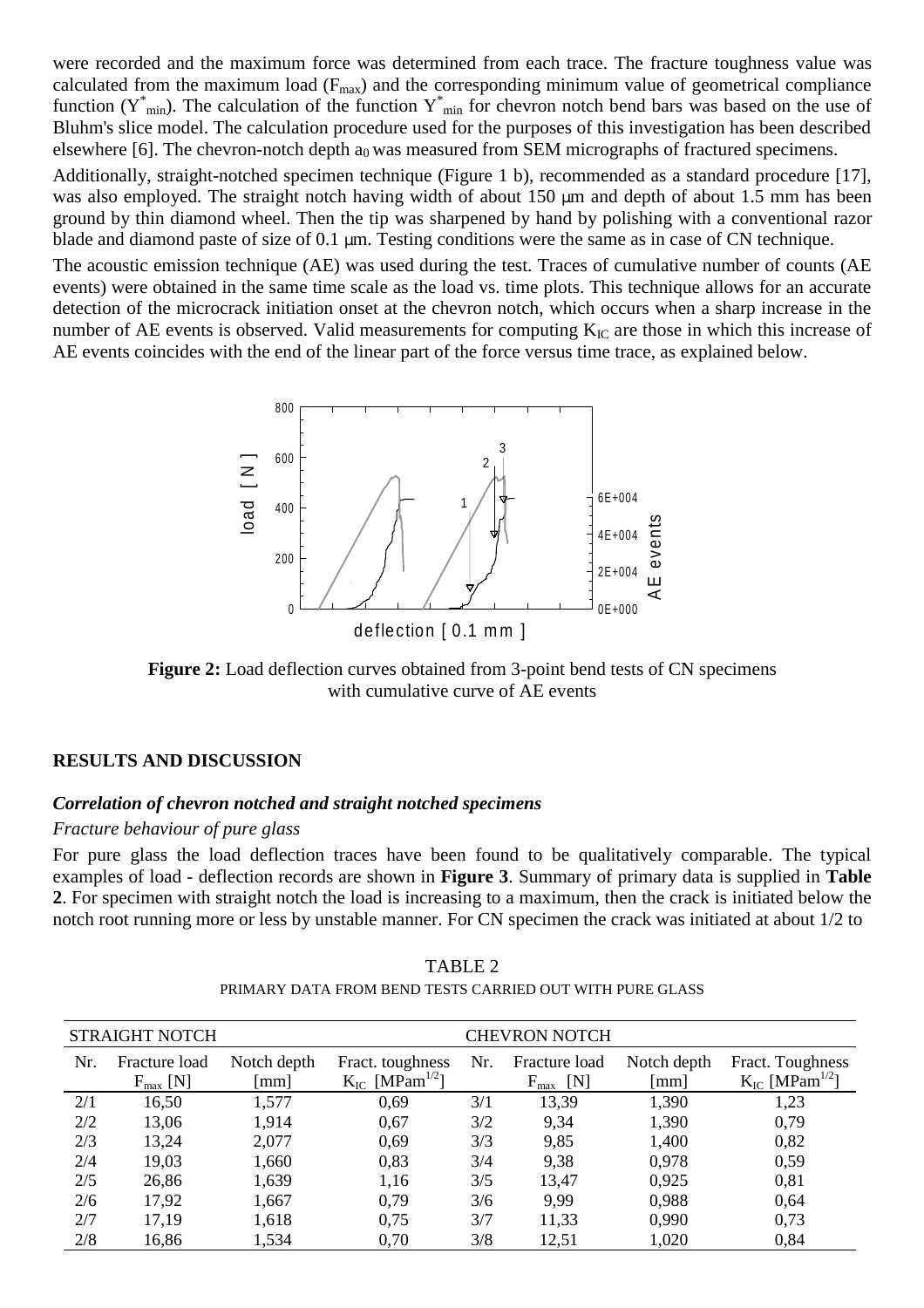2/3 of maximum force, than is running in stable regime (i.e. the crack driving force being controlled by increasing length of crack front). The onset of unstable fracture (necessary for  $K_{\text{IC}}$  determination) corresponds to maximum force. Fully compatible fracture behaviour can be observed when comparing both specimen techniques based on load deflection traces. When comparing the data for pure glass nearly comparable  $K_{IC}$  values have been gained from both specimen techniques (0.75 MPam<sup>1/2</sup>) those for CN specimens and  $(0.73 \text{ MPam}^{1/2})$  for specimens with straight notch. As shown in Figure 4 the scatter characteristics are slightly different. This is explained by different sizes of highly stressed zones (the higher volume stressed the lower scatter - specimens with straight notch).



**Figure 3:** Load deflection traces obtained at 3-point bend test for pure glass



**Figure 4:** Weibull plot of fracture toughness data for pure glass

#### *Fracture characteristics for composite material*

For the composite, the record from specimens with straight notch is typical by pop-in effects that can be observed at maximum load (**Figure 5**). The pop-ins have been assigned to the stopping of major crack propagation at fibre/matrix interfaces followed by the interface delamination. Fractographic observations have supported this explanation. The delamination is observed in fracture surfaces very near the notch root and in almost cases also on specimen side surfaces. For the chevron notch specimen the crack is developed at about 1/2 to 2/3 of maximum load and is smoothly running up to maximum load after which unstable fracture occurs.

Acoustic emission, a technique that has gained application for detecting the onset of microcracking when testing composite materials [17], was used to assess whether valid conditions for obtaining fracture toughness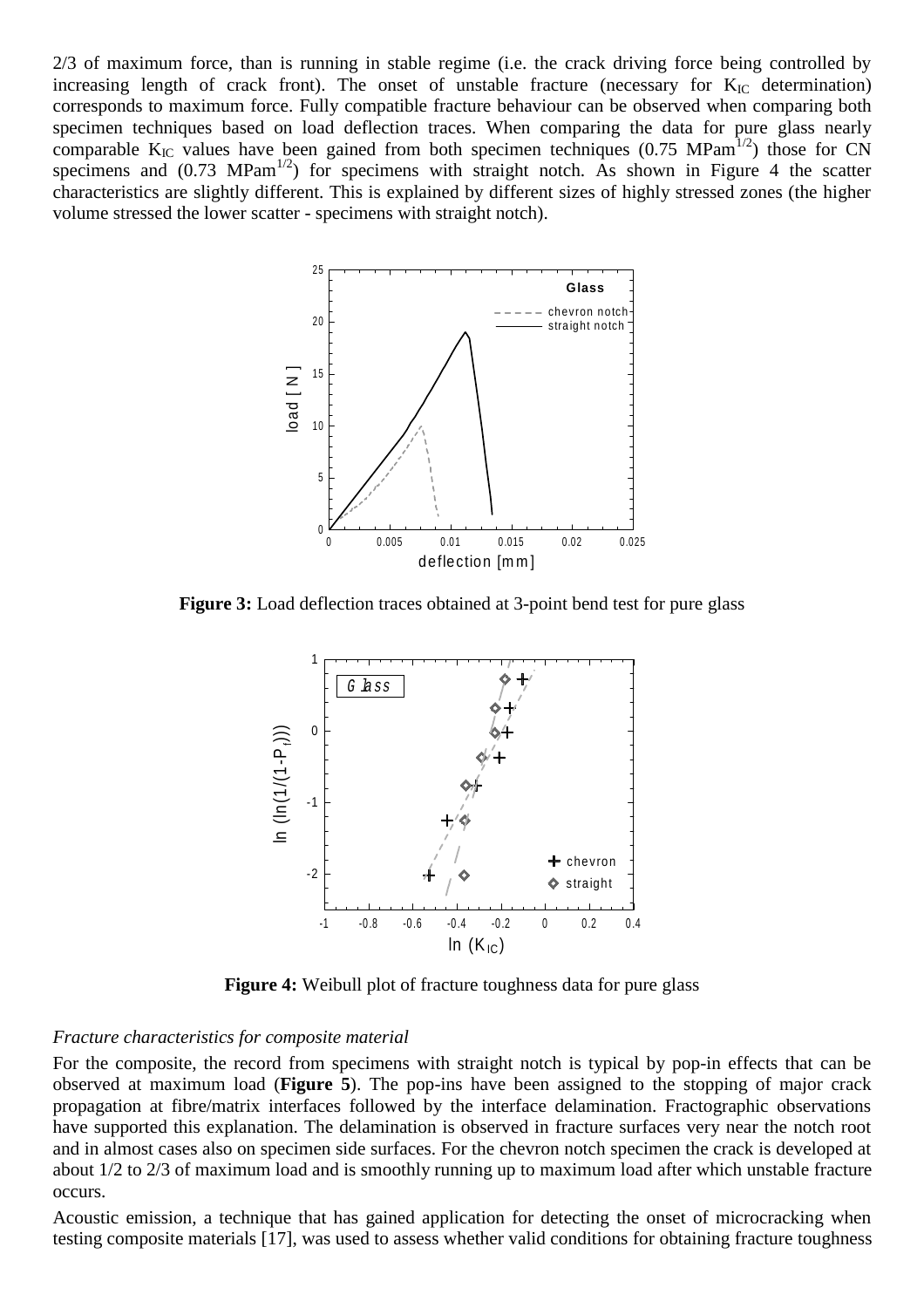data from the CN test were met. When a mechanical stress is applied to a composite, several fracture phenomena can occur in the material, including matrix microcracking, fibre-matrix debonding, delamination and fibre failure. The acoustic emission technique showed that individual fracture events started at about 1/2 to 2/3 of the maximum load (a smooth increase in the cumulative number of AE events point labelled by arrow 1 in Figure 2). Microstructural changes corresponding to this acoustic emission should be matrix microcracking and partial local interfacial decohesion. These microfracture events, however, did not result in a departure from linearity of the load - displacement trace. The first non-linearity observed in all samples tested occurred at loads close to the maximum load applied, and it was associated with a strong increase in the cumulative number of acoustic emission events. This increase is so high that the crack propagation trough the glass matrix and fibre debonding and fracture only could be responsible for this significant effect. An increase in the number of AE events observed at the end of the linear part of the load-deflection trace (arrow 2 – Figure 2), indicates that the actual crack is developed at the chevron-notch tip. In these cases, the measurements of  $K_{IC}$  can be taken as valid, since the unstable fracture (at maximum force) occurs from a propagating crack perpendicular to fibre axis.



**Figure 5**: Load deflection traces obtained at 3-point bend test for composite material

TABLE 3 PRIMARY DATA FROM BEND TEST OBTAINED FOR SiC FIBRE-GLASS COMPOSITE

| <b>STRAIGHT NOTCH</b> |                      |                      |                                        | <b>CHEVRON NOTCH</b> |                      |                      |                                        |
|-----------------------|----------------------|----------------------|----------------------------------------|----------------------|----------------------|----------------------|----------------------------------------|
| Nr.                   | Fracture load        | Notch depth          | Fract. toughness                       | Nr.                  | Fracture load        | Notch depth          | Fract. toughness                       |
|                       | $F_{\text{max}}$ [N] | $\lceil$ mm $\rceil$ | $K_{\text{IC}}$ [MPam <sup>1/2</sup> ] |                      | $F_{\text{max}}$ [N] | $\lceil$ mm $\rceil$ | $K_{\text{IC}}$ [MPam <sup>1/2</sup> ] |
| 8/1                   | 593,12               | 2,117                | 25,19                                  | 9/1                  | 295,32               | 1,770                | 24,31                                  |
| 8/2                   | 563,47               | 2,082                | 23,56                                  | 9/2                  | 296,45               | 1,770                | 24,60                                  |
| 8/3                   | 642,53               | 2,148                | 28,01                                  | 9/3                  | 279,91               | 1,790                | 24,08                                  |
| 8/4                   | 656,15               | 2,058                | 26,93                                  | 9/4                  | 303,45               | 1,770                | 26,10                                  |
| 8/5                   | 663,23               | 1,912                | 24,77                                  | 9/5                  | 285,54               | 1,800                | 25,25                                  |
| 8/6                   | 653,93               | 2,056                | 26,81                                  | 9/6                  | 283,39               | 1,800                | 24,18                                  |
| 8/7                   | 678,25               | 2,069                | 28,04                                  | 9/7                  | 297,22               | 1,760                | 23,64                                  |

Differences have been found when comparing the fracture toughness characteristics determined by using the straight notch bend specimens with those obtained from chevron notched specimens. Typical examples of load deflection traces are shown in **Figure 5** and summary of primary data is given in **Table 3**. In Weibull plot the differences are evident from the shift of prime along  $K_{IC}$  axis (**Figure 6**) showing the overestimation of toughness characteristic for specimen with straight notch (26.19 MPam1/2 for straight notch technique against 24.59 MPam<sup>1/2</sup> for CN technique). Not only the average  $K_{IC}$  values but also the scatter characteristic differ in remarkable extent. Only the data obtained from load - deflection traces having no more than one pop-in are on level fully comparable with data from CN specimens.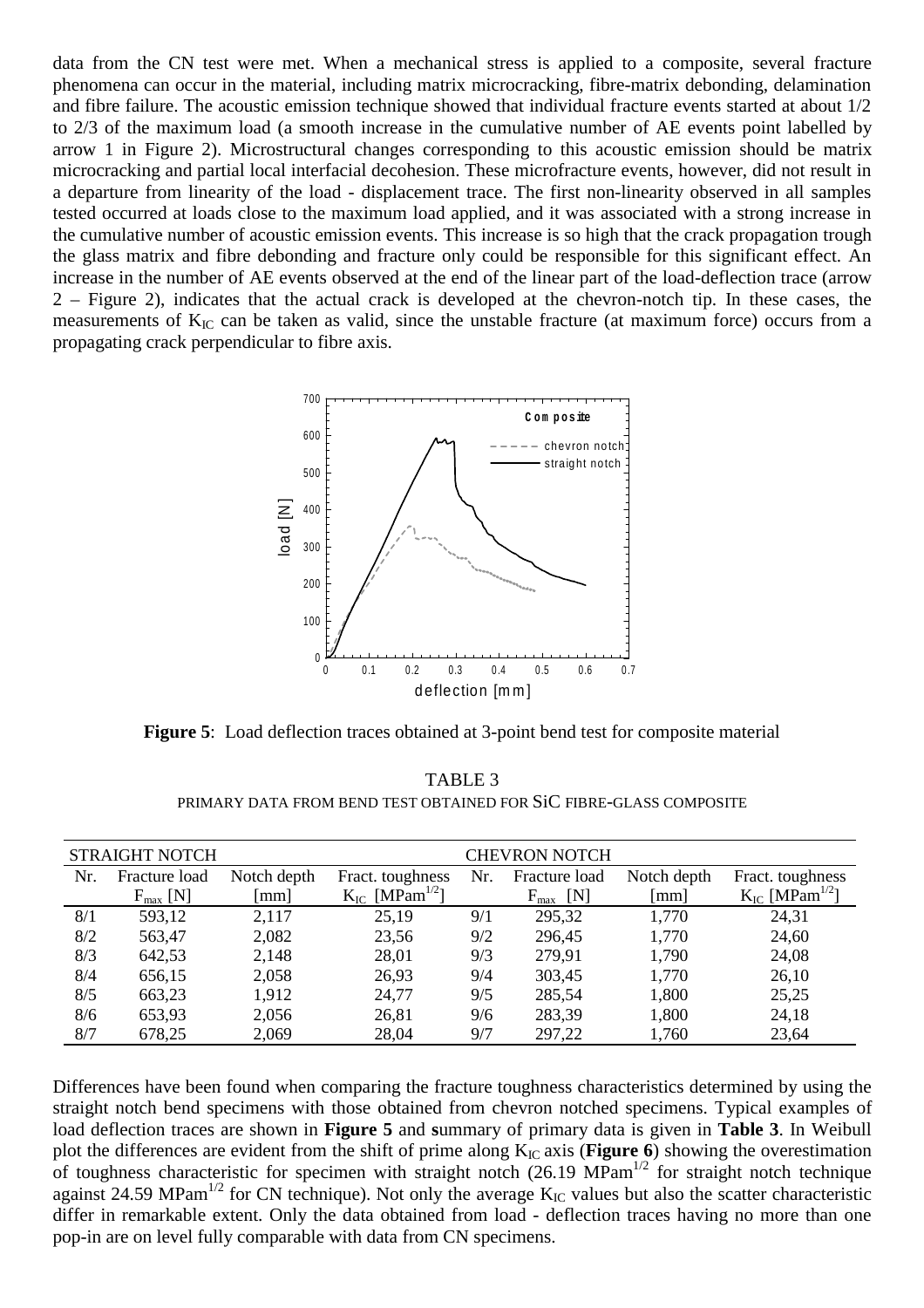The higher  $K_{IC}$  values obtained from specimens with straight notch can be explained by premature localisation of fracture events to the stage of delamination. This is known phenomena typical also for long fibre/glass composites that delamination may occur also in case the crack is already running perpendicularly to fibres. The standard matrix cracking preceding the unstable crack formation is more or less suppressed and/or it is strongly affected by delamination. The pop-ins observed correspond well to this phenomenon even when they are accompanied by strong increase of AE events (arrow 3 in figure 2) – after delamination some time is needed for further macrocrack development. The microcracking localisation is connected with larger energy dissipation and causes movement of unstable (macro)crack initiation to later stages of loading. Because of impossibility of crack length measurement during test an uncertainty arises how to obtain the real crack length values corresponding exactly to the critical conditions of load, both quantities being necessary for  $K_{IC}$  values calculation.

For chevron notch the failure is initiating in relative small volume near the chevron notch tip and condition for crack propagation without premature localisation (to fibres/matrix interfaces) are more advantageous. The crack tip driving force is higher than in case of straight notch. This is important feature of chevron notch that condition for unstable crack propagation are formed during running crack whereas as the critical condition (for  $K_{IC}$  determination) the initial notch (depth) is taken.



**Figure 6:** Weibull plot of K<sub>IC</sub> data for composite material

The fracture initiation in CN specimens is thus connected with comparably lower probability than for specimen with straight notch that major crack tip meat the weak matrix-fibre interface and change the trajectory along the interface. The differences observed and the evidently more advantageous condition for the exact measurement led to preferable use chevron notch technique for fracture toughness determination in long fibres/brittle matrix composites.

#### *Fracture toughness of thermally aged and shocked materials*

Figure 7 summarises the results obtained from the mechanical tests performed. Except for the sample thermally cycled from 700 °C for a high number of cycles (821), for which a strong loss of flexure strength was measured (422 MPa against 688 MPa of as rec state), the data seem not to be significantly influenced by the thermal loading conditions investigated. The material exhibits average  $K_{IC}$  values in the range 18-26  $MPam<sup>1/2</sup>$ , which are close to data quoted in the literature for similar fibre reinforced glass and glass-ceramic composites [9] and for SiC/SiC composites [17]. Observation of fracture surfaces by SEM revealed extensive fibre pull-out, for thermally shocked samples and for the sample thermally cycled for 466 cycles. Comparison of fracture surface micrographs for different conditions showed that the average pull-out lengths were similar to that of the as-received material. This is consistent with the little variation of fracture toughness,  $K_{IC}$ , and work of fracture initiation,  $W_{in}$ , (as shown below in Figure 8). Furthermore, the significant fibre pull-out effect exhibited by the composites is indicative of a weak interfacial bond remaining after the thermal loading. The interfacial bond in the present material before and after thermal shock loading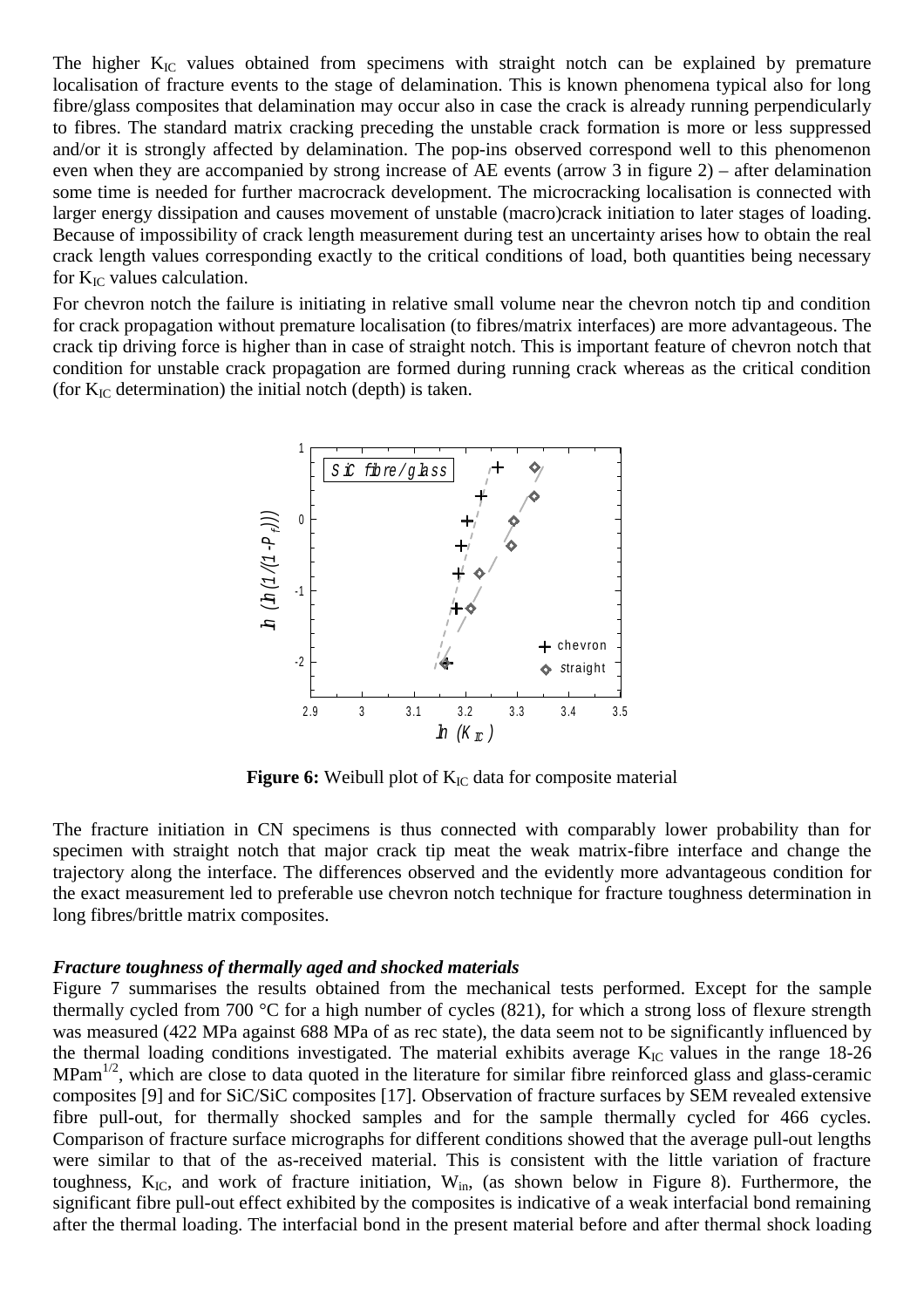was measured using a push-out indentation technique and the results were reported elsewhere [8]. Those measurements confirmed that under the conditions of thermal loading investigated in the present study, the interfacial shear stresses, e. g. frictional shear strength  $(\hat{q}_r)$  and debunking shear strength  $(\hat{q}_b)$ , remained nearly constant and were closed to the as-received values. Thus, thermal shock and cycling at the temperatures investigated did not lead to a degradation of the carbonaceous interface.



**Figure 7:** Fracture toughness of thermally shocked and cycled samples

The material aspects have been analysed in detail elsewhere [18], the supplied data should evidence the high susceptibility of chevron notch technique for identification of very subtle differences in fracture behaviour and extent of toughening mechanisms in composites.

#### *Work of fracture initiation*

The work of crack initiation  $(W_{in})$  was evaluated from the area under the load-displacement curves limited by the load point at unstable fracture initiation. This substantial portion of the work of fracture was determined



**Figure 8:** Correlation of work of crack initiation with fracture toughness for CN specimens

as the deformation work related to the doubled area of fracture surface. Arising from W<sub>in</sub>, an energy criterion for crack initiation can be adopted by considering the following equation, valid for straight notch/crack:

$$
W_{in} = K_{IC}^{2} (1 - v^{2}) / 2E
$$
 (1)

or 
$$
2E.W_{in})^{1/2} = K_{IC} (1 - v^2)
$$
 (2)